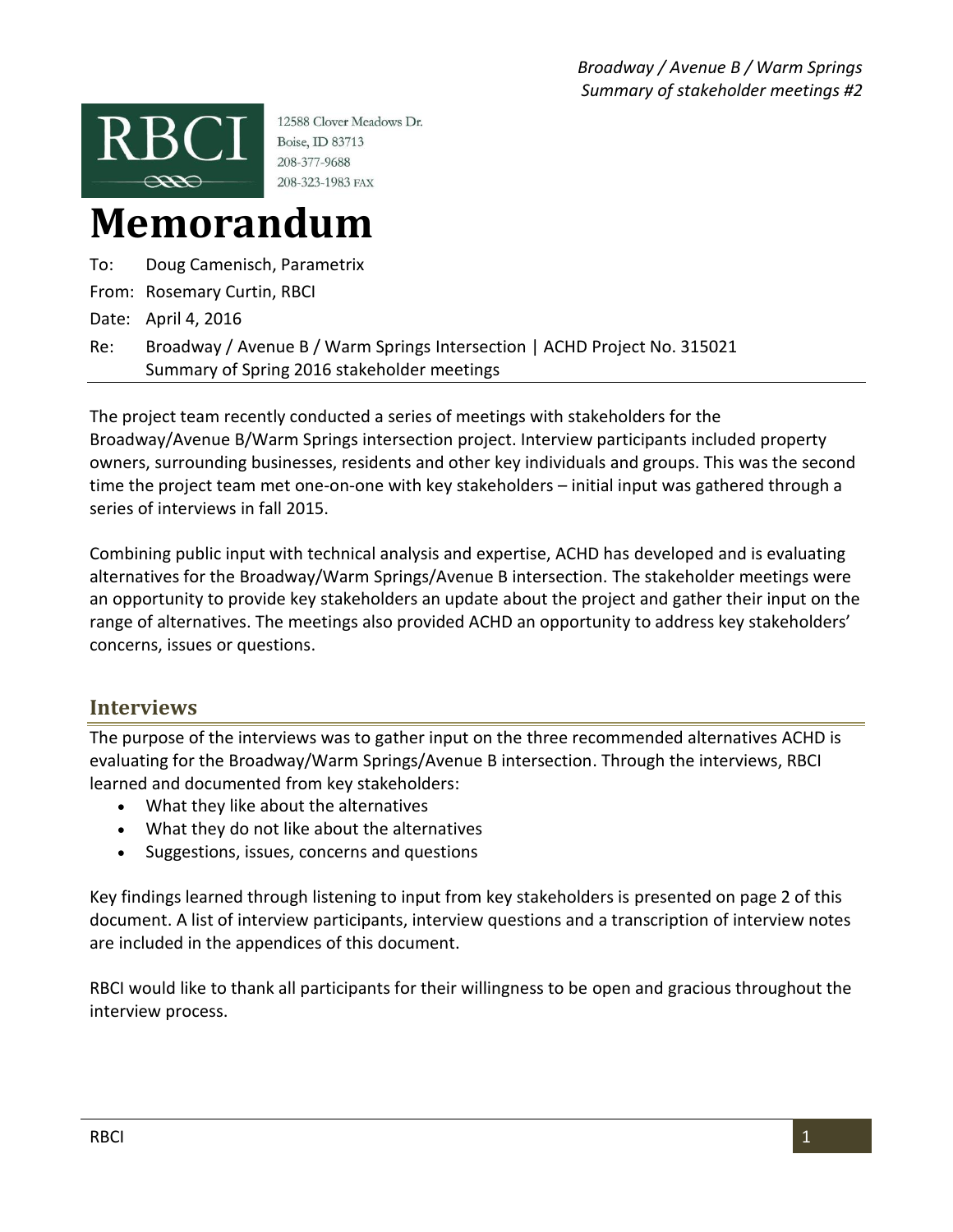# **Key Findings**

Key findings are the most important and insightful information learned from the process of meeting with stakeholders. The key findings have been developed by listening to meeting participants, transcribing notes, summarizing and identifying common themes.

- The most commonly supported improvement was the proposal to add a pedestrian pathway through Dona Larsen Park, for which there was nearly unanimous support.
- Nearly all participants were strongly against installing center medians. Many participants are concerned the medians would limit turning movements and access, which they believe would discourage customers from coming to their business.
- There were mixed comments about adding pedestrian crossings. Some participants said it was a good idea, while others were concerned that more crosswalks could result in longer delay for motorists.
- Several participants like the idea of adding a signal from Main Street onto southbound Broadway Avenue, but note that it must be carefully timed and coordinated to make it effective.
- Some participants question whether designated bicycle lanes are needed. Some question whether there is enough cyclist volume to warrant adding designated bike lanes; a few ask whether Broadway is truly the safest route for cyclists to use.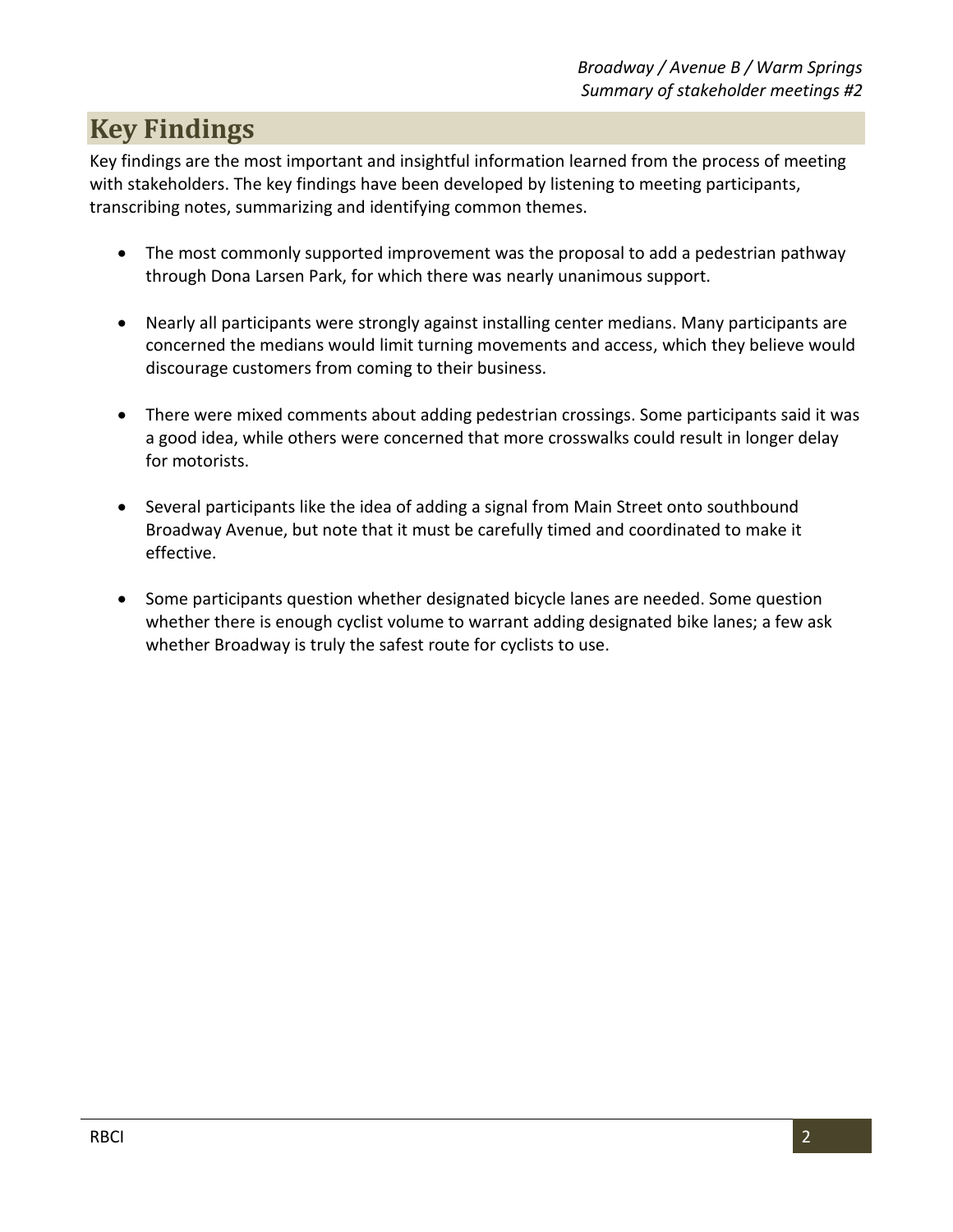# **Highlights of Stakeholder Meeting Responses**

*The stakeholder meeting participants were asked to provide input on what they liked and did not like about three recommended alternatives for the Broadway/Warm Springs/Avenue B intersection. The following section summarizes the most commonly heard responses. While key themes for each question were identified, the responses between questions were sometimes contradictory.*

#### **What do you like about the alternatives?**

- Nearly all participants were very supportive of adding a pedestrian/bicycle pathway through Dona Larsen Park.
- Several participants like the idea of adding a right-turn signal from Main Street onto southbound Broadway Avenue.
- Several participants like the proposal to add pedestrian crossings across Broadway at Avenue B and Dona Larsen Park.
- No participants expressed concerns about removing the westbound to northbound freerunning right turn from Warm Springs onto Avenue B.

#### **What do you not like about the alternatives?**

- Nearly all of the participants were strongly against installing center medians. Many businesses at the intersection rely heavily on vehicular traffic and they believe the medians would limit turning movements and access.
- Many participants were against bicycle lanes, and a few have a neutral position on this issue.
- A few participants were not supportive of the proposed signalized pedestrian crossings.

#### **Do you have any issues, concerns or suggestions for the alternatives?**

- Most of the participants are concerned installing medians would limit access and discourage customers from coming to their businesses, particularly walk-ins and elderly drivers. Several participants would like ACHD to consider adding cut-outs or breaks in the center median on Broadway to maintain access into Dona Larsen Park and nearby businesses.
- Several participants question whether there is enough cyclist volume to warrant adding designated bicycle lanes. Some commented there are other ways to get cyclists where they need to go in this area rather than directing them down Broadway Avenue – cyclists can easily get around the intersection.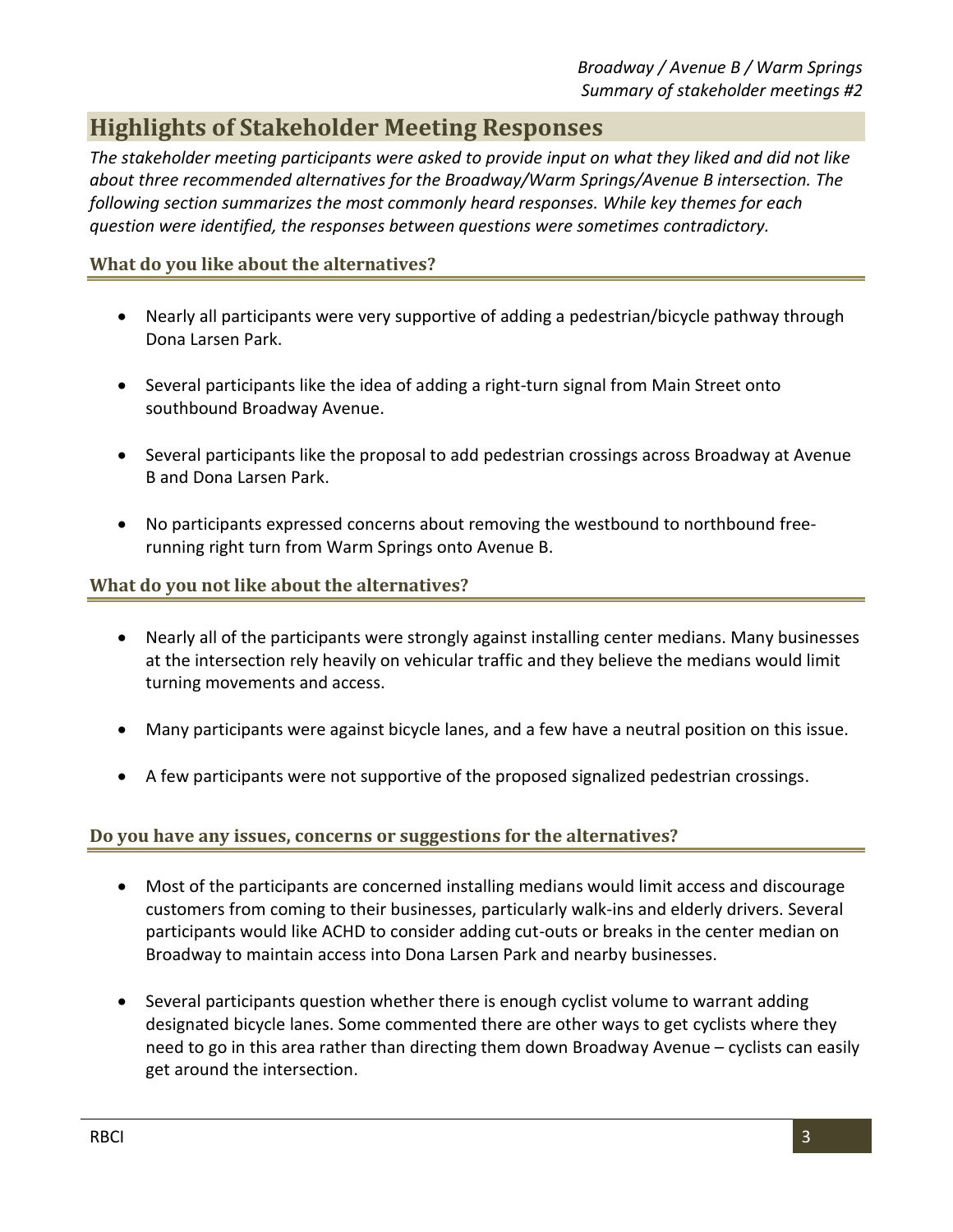- If a signal is installed at Main and Broadway, ensuring it is correctly timed is crucial to it being effective. The new signal must be carefully sequenced so it coordinates with all other signals at the intersection.
- Adding more crosswalks and traffic lights has potential to increase congestion and delays for vehicles.
- Preserve the concrete island in southwest corner of the intersection (at Main and Broadway) because many bicyclists and pedestrians wait at this island when crossing the intersection.
- Explore the idea of extending the pathway through Dona Larsen Park up Avenue C to Crawl Street.
- Adding a right-turn lane from northbound Broadway onto eastbound Warm Springs should be included as part of the proposed improvements. This turn lane is needed to relieve traffic backup at this leg of the intersection.

#### **Other notable comments**

- At the public meeting, it is important for the public to at least see and comment on the two alternatives that are recommended to be eliminated.
- Include the Downtown Boise Implementation Plan improvements on the maps of the alternatives at the public meeting.
- If the Downtown Boise Implementation Plan falls through, the East End Neighborhood Association would like ACHD to include improvements proposed for that project as part of the Broadway / Avenue B / Warm Springs intersection project.
- A few businesses think the intersection functions well as it is, but welcome the improvements if it results in more customers coming to their business complex. Some are concerned that losing parking spaces would negatively impact their customers.
- ACHD should coordinate with St. Luke's to ensure their proposed Master Plan improvements don't conflict with plans for the Avenue B intersection.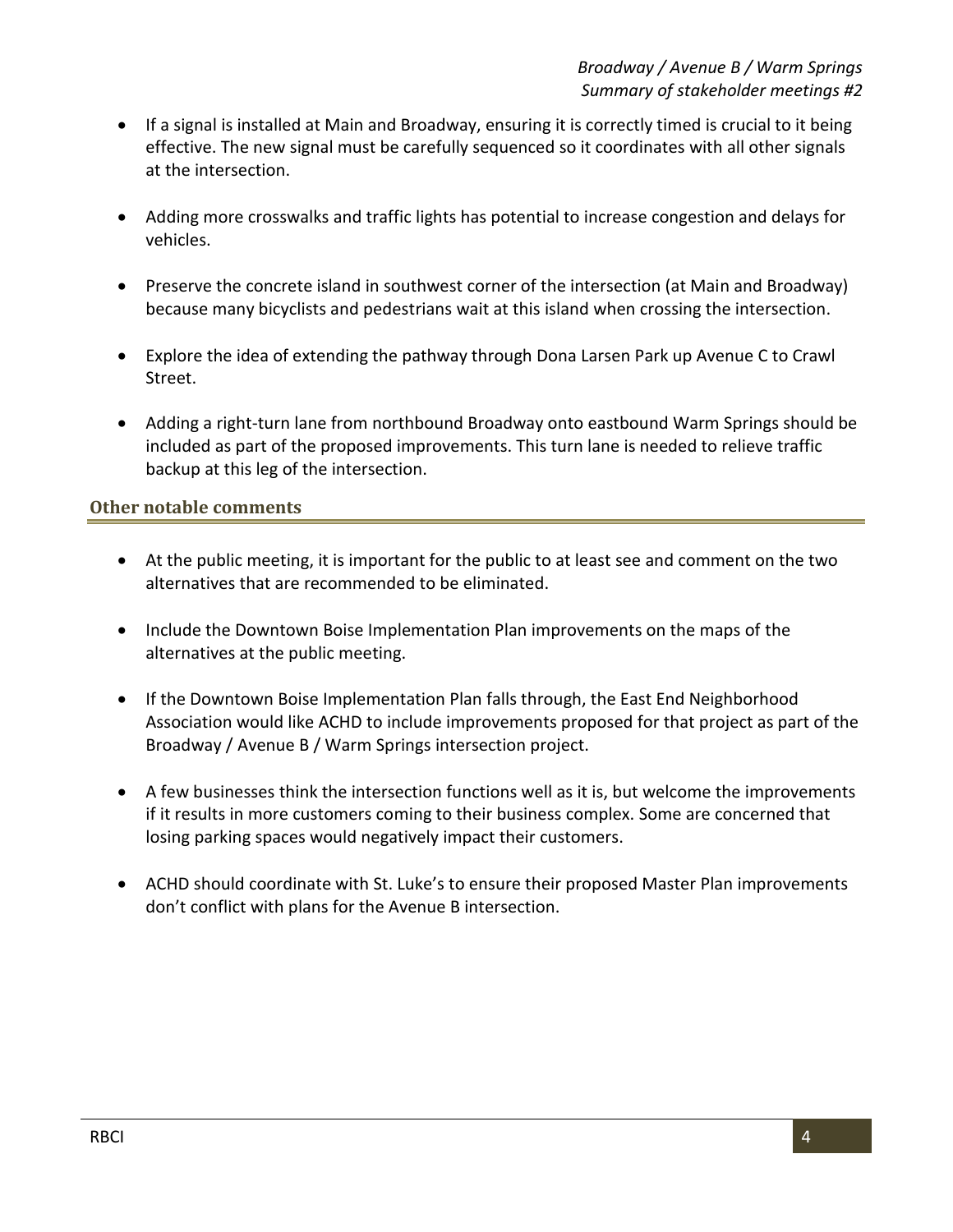- How does this project interrelate to the Downtown Boise Implementation Plan?
- What is the total cross section size?
- What size will the center medians be? Will the medians be landscaped?
- Have decisions already been made about which improvements will be constructed?
- Has a "No Build" ever been selected for a roadway improvement project? If so, has it been successful?
- How will bike lanes be shown on the alternatives maps at the public meeting? Do the green lines indicate the bike lanes will, in actuality, be painted green?
- Why is a center median needed on Broadway Avenue?
- Can ACHD look at adjusting/moving the bicycle lanes on southbound Broadway Avenue to negate the need for a center median in front of Jackson's entrance?
- Does Idaho state law require bicyclists to use designated buffered bicycle lanes if they are provided on a roadway?
- Has ACHD been in communication with Boise State about these improvements? Particularly creating a pathway through Dona Larsen Park and installing center medians? Is Boise State on board with these proposals?
- Would the pathway through Dona Larsen be bordered by a chain link fence to restrict people from entering the facility?
- How is ACHD paying for this project? Is ACHD paying for it through impact fees, or is the City of Boise paying for it?
- What source did the aerial photographs on the maps come from?
- Has ACHD been meeting with property owners surrounding the intersection to get their input on the proposed improvements?
- How many vehicles use the free-running right turn lane from Warm Springs onto Avenue B (average daily traffic count)?
- $\bullet$  How wide will the bicycle lanes be?
- How many bicyclists travel on Broadway Avenue between Fort and Front streets each day? What is the official bicycle count at the intersection?
- Regarding the pathway through Dona Larsen Park:
	- o Will pedestrians using the path have access to Dona Larsen Park?
	- o What would the pathway look like?
	- o How wide will the pathway be?
	- o Would it require an easement or right-of-way from Boise State?
	- o Can the pathway be moved closer to the edge of their right-of-way?
	- o Who will maintain the pathway?
	- o Can the pathway be changed in the future if Boise State makes reconfigurations to Dona Larsen Park?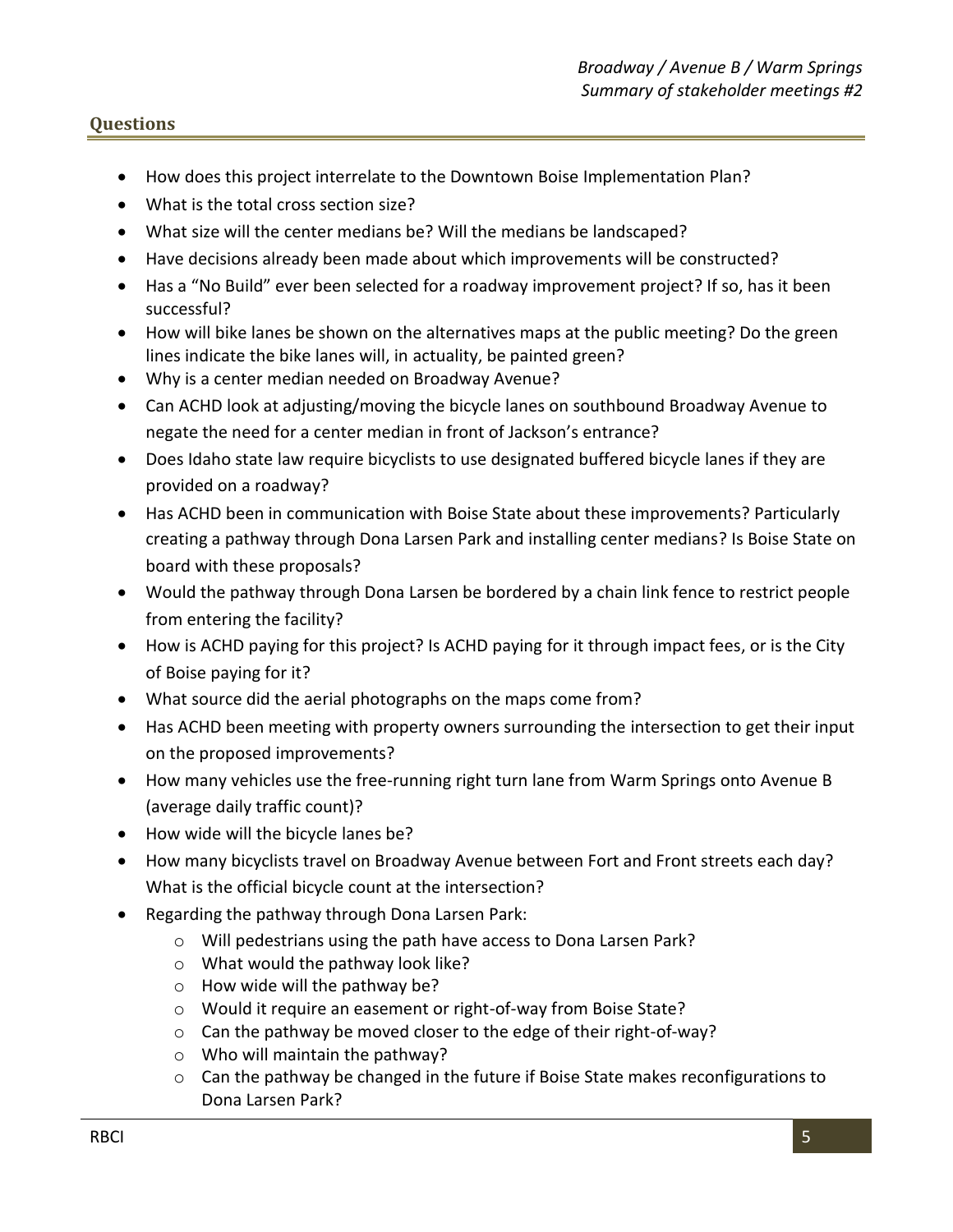- Can a break be put in the center median in front of Dona Larsen Park to provide turning access into the facility?
- If medians are installed, will U-turns be permitted at the Avenue B and Front Street intersections?
- Is there the possibility of including some minor improvements as part of the No Build alternative (i.e., micropaths, pedestrian crosswalks)?
- Will u-turns be allowed at Broadway and Myrtle?
- How would people get to the other side of the medians (travelling northbound or southbound on Broadway)?
- Can bicycle lanes be added to only one side of the roadway?
- Where will Jefferson Street be closed if the St. Luke's plan is approved? Will Bannock Street be reopened near St. Luke's as part of the plan?
- Can bicycle traffic be diverted around the Broadway / Avenue B / Warm Springs intersection?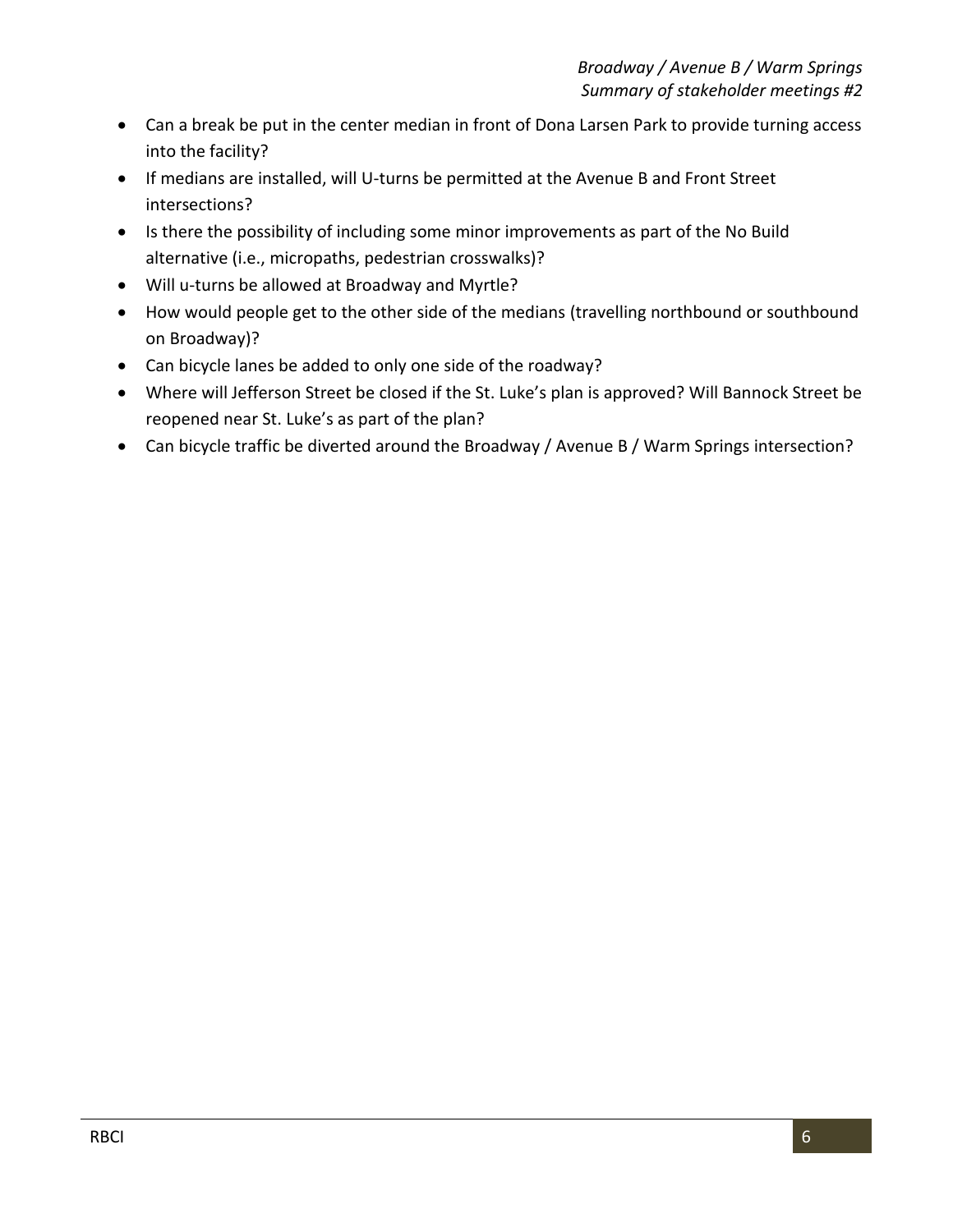*Broadway / Avenue B / Warm Springs Summary of stakeholder meetings #2*

# **Appendices**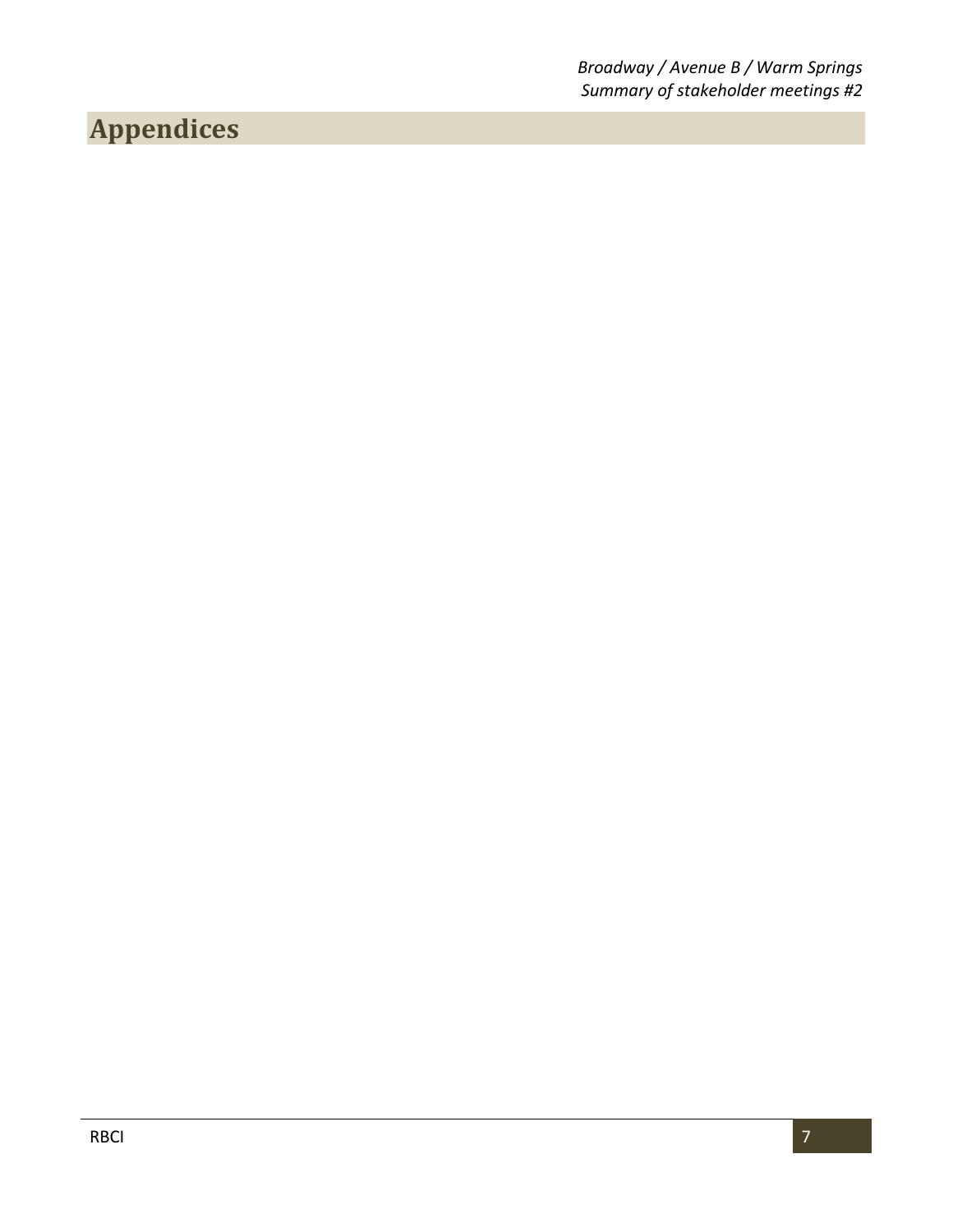### **Appendix A – Broadway/ Avenue B/ Warm Springs Interview Participants**

- East End Neighborhood Association
- Hawkins Properties
- Jackson's
- Dr. Ron Storey, Storey Chiropractic Clinic P.C.
- Jeff Hull, St. Luke's Regional Medical Center
- Ken Howell, Parklane Apartments
- Jana Bateman, Jana's Hair Cuttin' Store
- Deli George
- Boise State University
- Courtyard Marriot
- Chick-Fil-A
- The Johnsons, owners of 231 E. Warm Springs. Ave.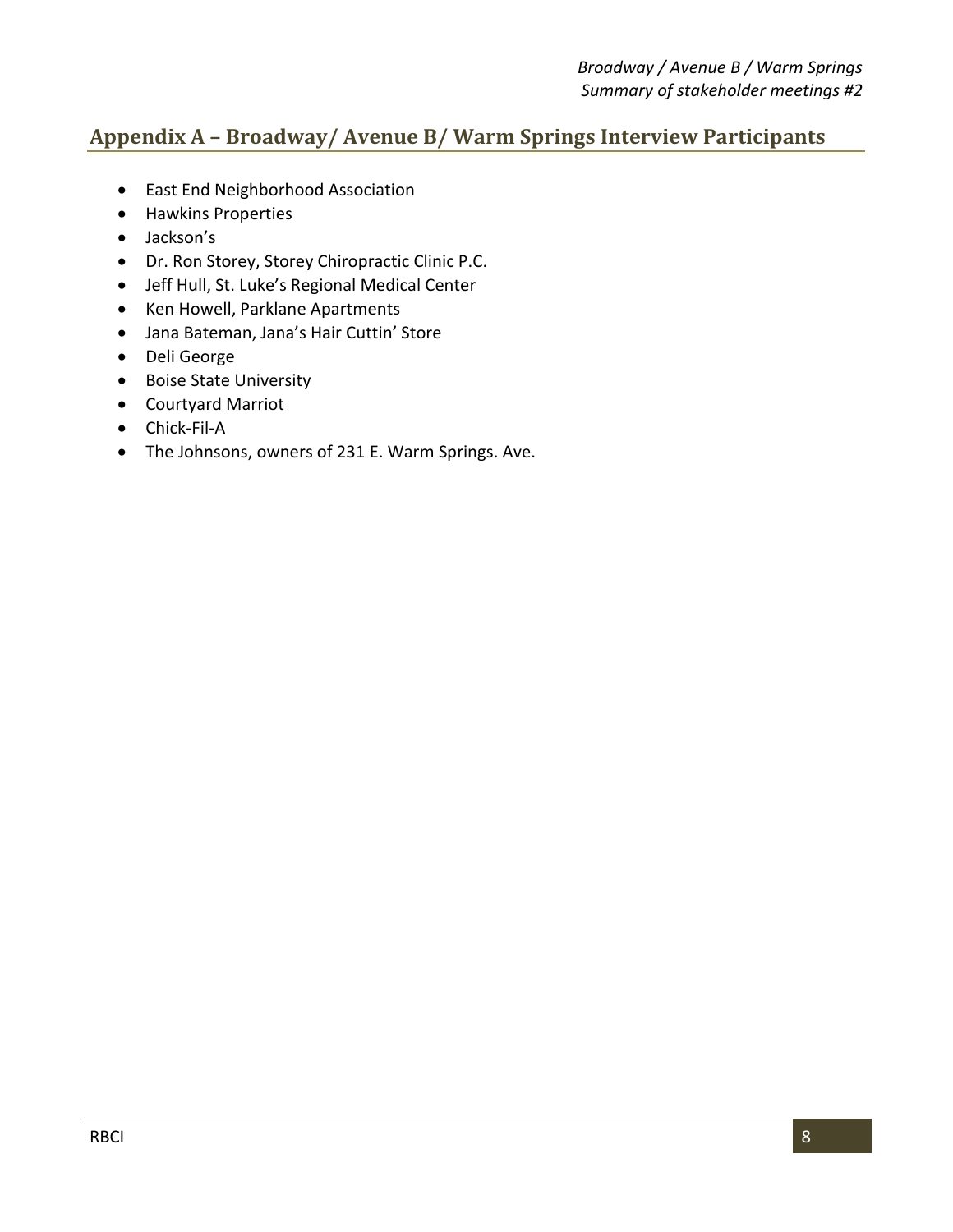### **Appendix B: Transcriptions of Interview Notes**

#### **East End Neighborhood Association**

Participants included: Tiffany Robb, President and eight East End Association members Meeting date: Tuesday, February 23, 2016 Location: Adams Elementary | 1725 E Warm Springs Ave.

Project staff included: Rodney Ashby, ACHD; Doug Camenisch, Parametrix; Rosemary Curtin, RBCI

#### **General Comments**

- Overall, the East End Neighborhood Association was supportive of the two alternatives ACHD is recommending for further analysis.
	- $\circ$  They were generally supportive of the proposal to create a new ped/bike pathway through Dona Larsen Park. Some participants had concerns that the connection could encourage more people to park in their neighborhood during events.
	- o Asked ACHD to preserve the concrete island in southwest corner of the intersection (at Main and Broadway).
		- **Many bikes/peds use this island to wait when crossing the intersection.**
	- $\circ$  Discussed how the proposed new right-turn signal from Main onto southbound Broadway would be timed.
		- Emphasized that the timing of this signal is critical and must be carefully sequenced so it coordinates with all other signals at the intersection.
	- $\circ$  Some participants were concerned that if there are too many new ped/bike crossings it could result in traffic delay for motorists.
- For the public meeting, they asked ACHD to show all five alternatives that have been evaluated.
	- $\circ$  Think it is important for the public to see and comment on the alternatives that are recommended to be eliminated.
	- o Requested that for the public meeting, ACHD include the Downtown Boise Implementation Plan improvements on maps of the Avenue B alternatives.
- If Downtown Boise Implementation Plan falls through, the East End Neighborhood Association would like ACHD to include improvements proposed for that project as part of the Avenue B intersection project.

- How is the Avenue B project related to the Downtown Boise Implementation Plan?
- What is the total cross section size?
- What size will the center medians be? Will the medians be landscaped?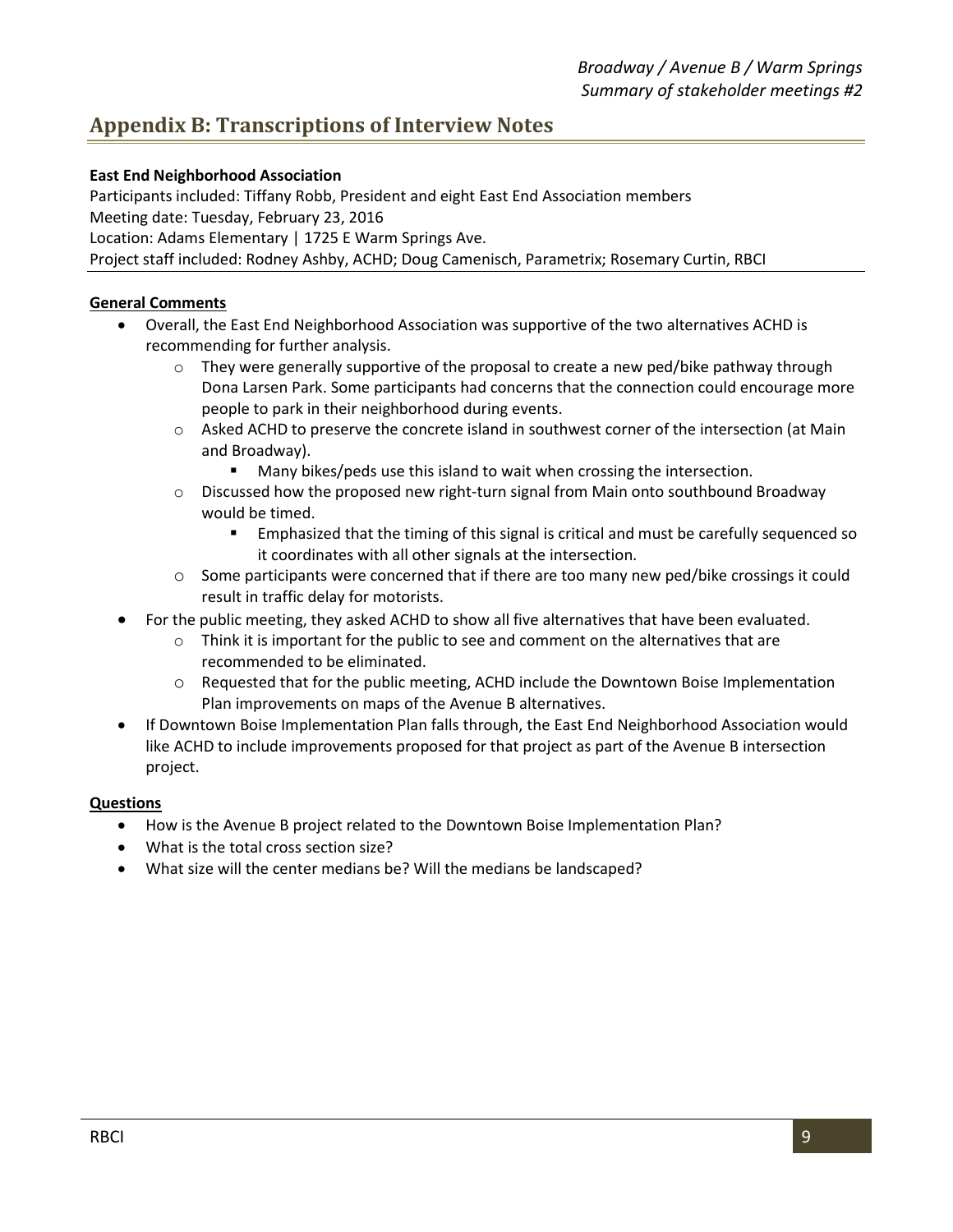#### **Hawkins Properties**

Participants included: Steve Cannariato and additional Hawkins Properties employees Meeting date: Monday, February 29, 2016 Location: 855 W. Broad Street, Suite 300 Project staff included: Rodney Ashby, ACHD; Doug Camenisch, Parametrix; Rosemary Curtin, RBCI

#### **General Comments**

- Not supportive of installing center medians. If the center medians were not included, they would be more supportive of the alternatives/proposed improvements.
	- o They believe the median would be very detrimental to businesses in their newly constructed shopping complex (111 Broadway Avenue).
	- o The businesses in this complex rely heavily on vehicular traffic (most customers drive to get to the strip mall). Losing customers could cause businesses in the complex to close down.
	- $\circ$  Don't want anything to hinder the success of this new business complex; they have invested a great amount of money and resources in the complex.
	- o Are concerned median barriers could be a case for partial condemnation.
	- Supportive of the proposed pedestrian improvements.
		- $\circ$  Really like the idea of creating a new pedestrian pathway through Dona Larsen Park it makes sense.
- Not unsupportive of the bicycle lanes; question whether they are really needed.
	- $\circ$  They believe there are not enough bicyclists on Broadway Avenue to warrant adding designated buffered lanes.
	- o There are other ways to get bicyclists where they need to go in this area rather than directing them down Broadway Avenue.
	- o Cyclists can easily get around the intersection.
- Happy that no right-of-way will be taken from their property.
	- o Losing parking spots could have a significant impact on their business.
	- o Widening the roadway is not an alternative.
- Very supportive of the proposal to install a right-turn signal for vehicles turning from Main Street onto southbound Broadway Avenue.
- They believe the intersection functions well as it is today. But they would like it if improvements result in more customers coming to their business complex.

#### **Questions**

- Have decisions already been made about which improvements will be constructed?
- Has a "No Build" ever been selected for a roadway improvement project? If so, has it been successful?
- How will bike lanes be shown on the alternatives maps at the public meeting? Do the green lines indicate the bike lanes will, in actuality, be painted green?

#### **Follow Up Required**

Need to send them Rodney Ashby's contact information (email to Steve).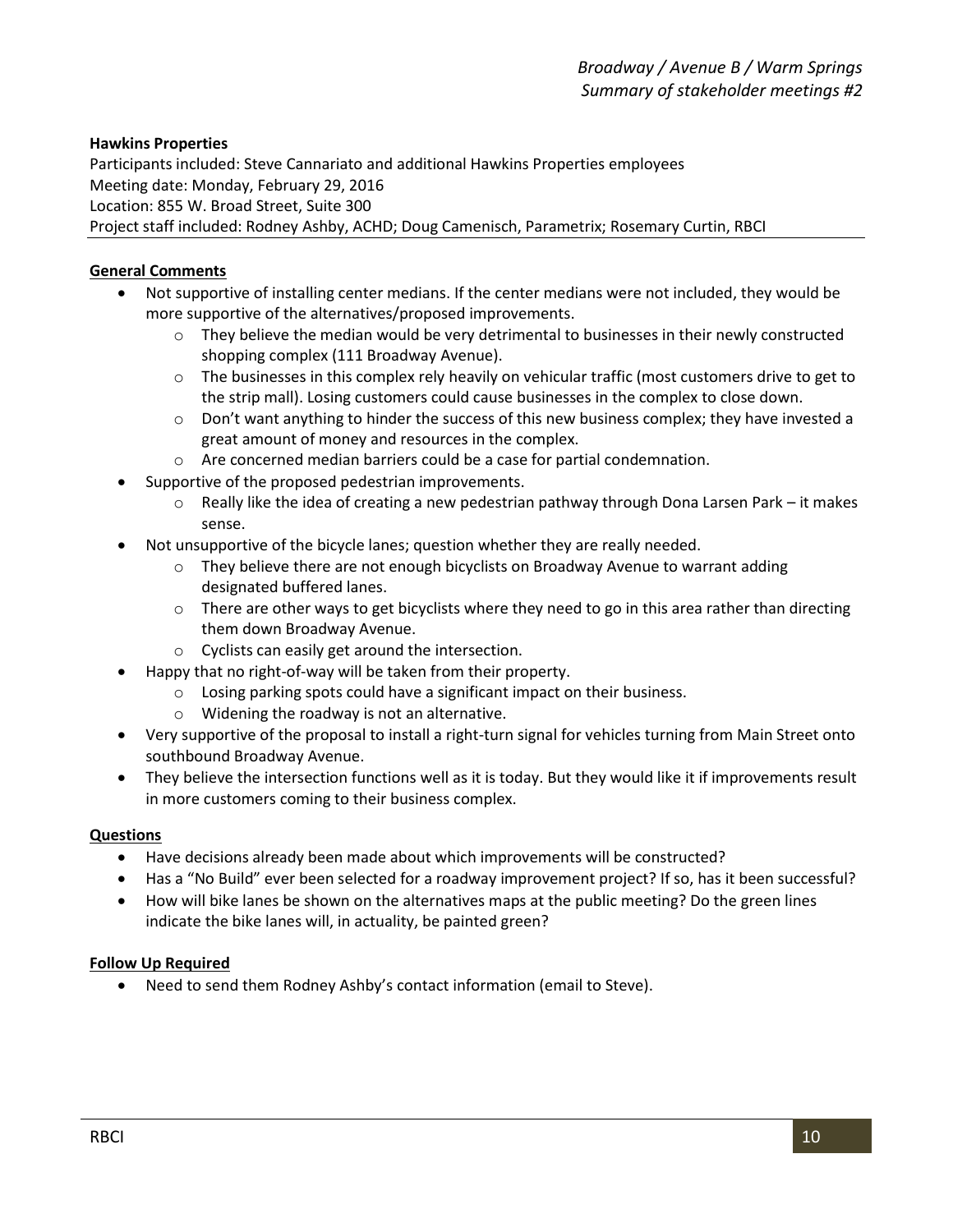#### **Jackson's**

Participants included: Brody Kesler-Mauch, Regional Director and five Jackson's employees Meeting date: Monday, February 29, 2016 Location: 3450 E Commercial Court Project staff included: Rodney Ashby, ACHD; Doug Camenisch, Parametrix; Rosemary Curtin, RBCI

#### **General Comments**

- Concerned and not supportive of the proposed center median on Broadway Avenue (between Front and Ave. B intersection).
	- o The median would significantly impact the entrance to Jackson's from Broadway Avenue. The majority of their customers use this access point to turn in and out of their parking lot.
	- $\circ$  If installed, the median would prevent drivers from making a left-hand turn from Broadway into their parking lot.
	- o They believe a median would result in impacts that would ultimately cause Jackson's to close this location. They are the only 24/7 gas station in the area, and the neighborhood would lose out if Jackson's has to close this location.
	- o Other than at peak travel times, a median is really not needed in this area.
- Have concerns about adding buffered bicycle lanes. In theory, buffered lanes give the appearance of safety, but in practice they can still be dangerous to travel in.
	- o Discussed possibility of adjusting bicycle lanes so the center median won't run in front of their entrance.
	- o They suggested adding five more feet of right-of-way to the roadway in order to accommodate bicyclists.
- Really liked the roundabout alternative. This option would make access in and out of Jackson's easier than it currently is.
- Liked the proposal to add a right-turn signal from Main onto southbound Broadway.
	- $\circ$  If the signal is timed well, it may reduce the need to install a median on Broadway Avenue.
- Like the proposed pedestrian crossings.

#### **Questions**

- Why is a center median needed on Broadway Avenue?
- Can ACHD look at adjusting/moving the bicycle lanes on southbound Broadway Avenue to negate the need for a center median in front of the Jackson's entrance?
- Does Idaho state law require bicyclists to use designated buffered bicycle lanes?

#### **Follow Up Required**

- Requested accident data for their parking lot access point on Broadway Avenue (regarding concerns about center median).
- Requested information about why the medians were recommended in the St. Luke's development agreement (traffic study conducted by St. Luke's).
- Asked if ACHD could provide them with a drawing/design of the roundabout alternative before the public meeting.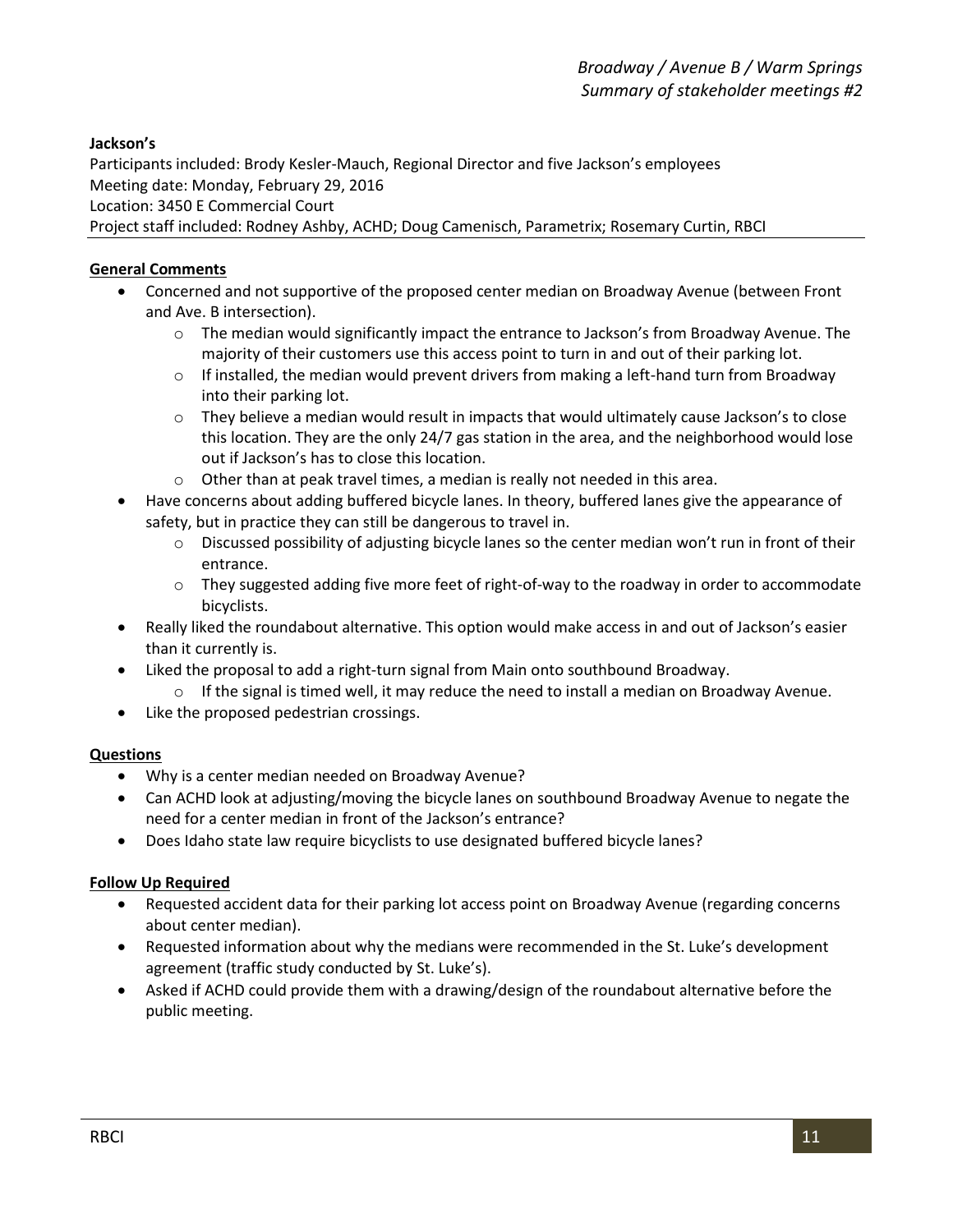#### **Storey Chiropractic Clinic P.C.**

Participants included: Ron Storey, Owner and his associate Meeting date: Tuesday, March 1, 2016 Location: 50 S. Broadway Avenue Project staff included: Rodney Ashby, ACHD; Doug Camenisch, Parametrix; Rosemary Curtin, RBCI

#### **General Comments**

- If his business is impacted in any way by this project, ACHD will need to buy his entire property.
	- o Affecting even one of his entrances makes his business absolutely inaccessible.
- Not supportive of adding designated bicycle lanes.
	- o More bike lanes don't make sense in this area.
	- o There are not enough cyclists traveling on Broadway to warrant installing lanes.
	- o Doesn't understand how such a small minority (bicyclists) can have so much influence over significant decisions that will affect businesses and the larger community.
	- o Thinks that bicyclists do not obey the rules of the road.
- Is not supportive of the proposed signalized pedestrian crossings or new traffic signals.
	- o Thinks adding more crosswalks and traffic lights will increase congestion and delays for vehicles.
- Very supportive of the proposal to create a new bike/ped pathway through Dona Larsen Park really likes this idea.
- Not supportive of installing center medians does not like this idea at all.
- Is happy that ACHD is recommending the Roundabout Alternative be eliminated.
	- o Believes that a roundabout does not fit Boise this configuration is better suited for a place like Europe or Portland.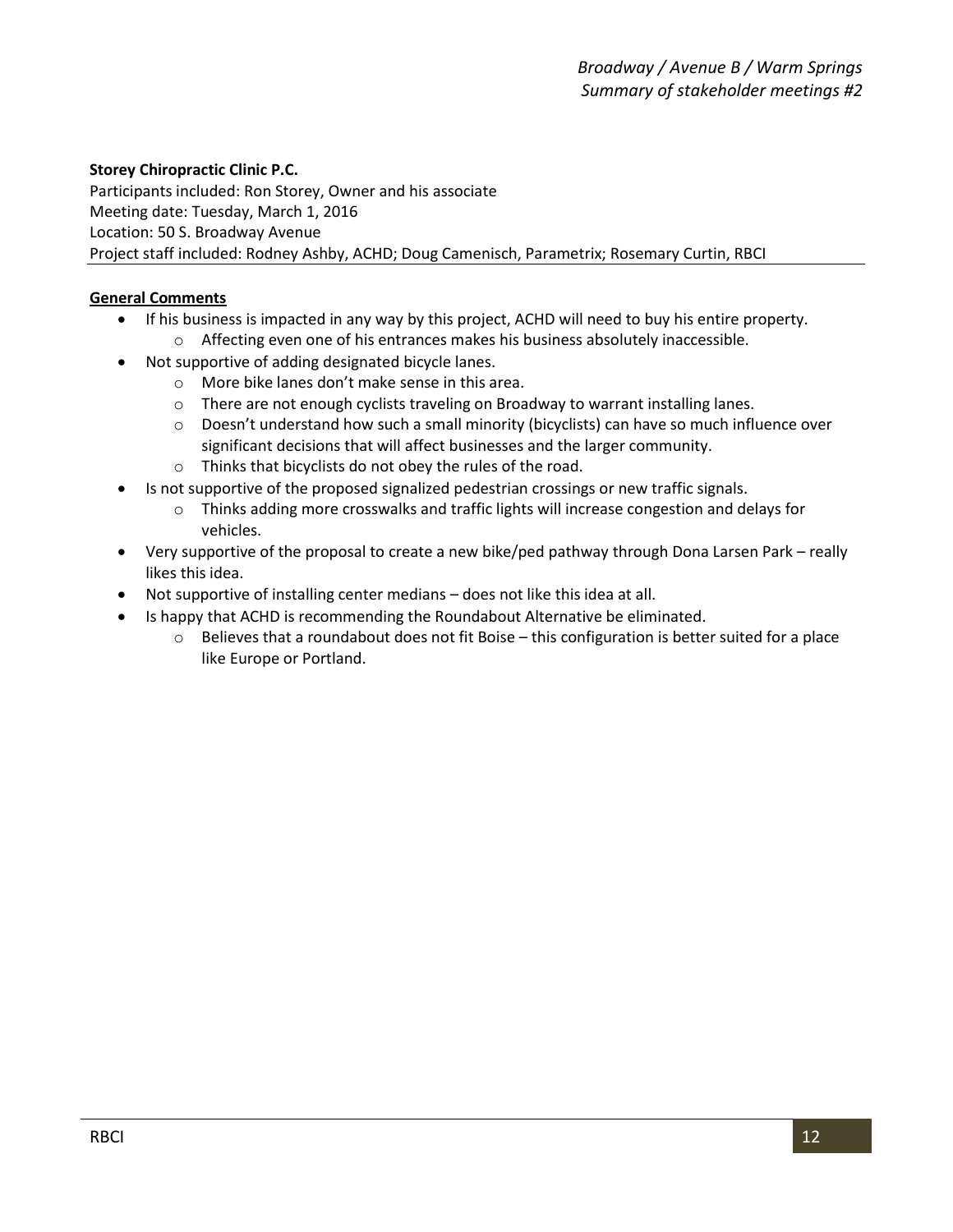#### **St. Luke's Regional Medical Center**

Participants included: Jeff Hull, Director of Architecture and Construction Meeting date: Monday, March 7, 2016 Location: 190 E. Bannock Street Project staff included: Rodney Ashby, ACHD; Doug Camenisch, Parametrix; Kate Nice, RBCI

#### **General Comments**

- Supportive of the proposed improvements (alternatives) that are being presented.
	- o Prefers Alternative B (Bike/Ped & Intersection) offered to provide ACHD a formal written statement regarding St. Luke's position on the alternatives.
- Very supportive of the proposal to create a pathway through Dona Larsen Park.
	- o Suggested that ACHD might want to explore extending the pathway up Avenue C to Crawl Street.
		- **The St. Luke's Master Plan includes improvements in this area.**
		- Elaine Clegg (Boise City Councilmember) is exploring this same pathway. She is also looking at whether right-of-way can be obtained to add a pathway through the cemetery on Warm Springs.
- St. Luke's is proposing to create "micropaths" on 1<sup>st</sup> Street and behind the 111 Broadway business complex as part of their Master Plan. Trying to move foot traffic from their parking garages over to  $1<sup>st</sup>$ Street because St. Luke's has security guards in this area.
- The St. Luke's Development Agreement is going to be published the week of March 7 and it will be available online.
	- o It will include all information about phasing for the Master Plan.
	- o Page 35 of the agreement describes the St. Luke's micropaths.
- St. Luke's wants to coordinate with ACHD to ensure their Master Plan improvements don't conflict with the Avenue B intersection project.
	- o St. Luke's is planning to install the "cycle track" and doesn't want it to be impacted by ACHD's improvements for the Avenue B project.
	- $\circ$  Discussed possibility of finishing the bike/ped improvements by setting up a funding account with ACHD.
- He recently received a phone call from Hawkins Properties in which they expressed their concerns about the proposed center medians.
- Does not have concerns about removing the free-running right from Warm Springs onto Avenue B.
	- o He thinks there aren't many vehicles that use this free-running right turn lane.

#### **Questions**

- Has ACHD been meeting with property owners surrounding the Avenue B intersection to get their input on the proposed improvements?
- How many vehicles use the free-running right-turn lane from Warm Springs onto Avenue B (average daily traffic count)?

#### **Follow Up Required**

 Jeff requested that ACHD/Parametrix/RBCI email him a copy of the maps being presented at the public meeting.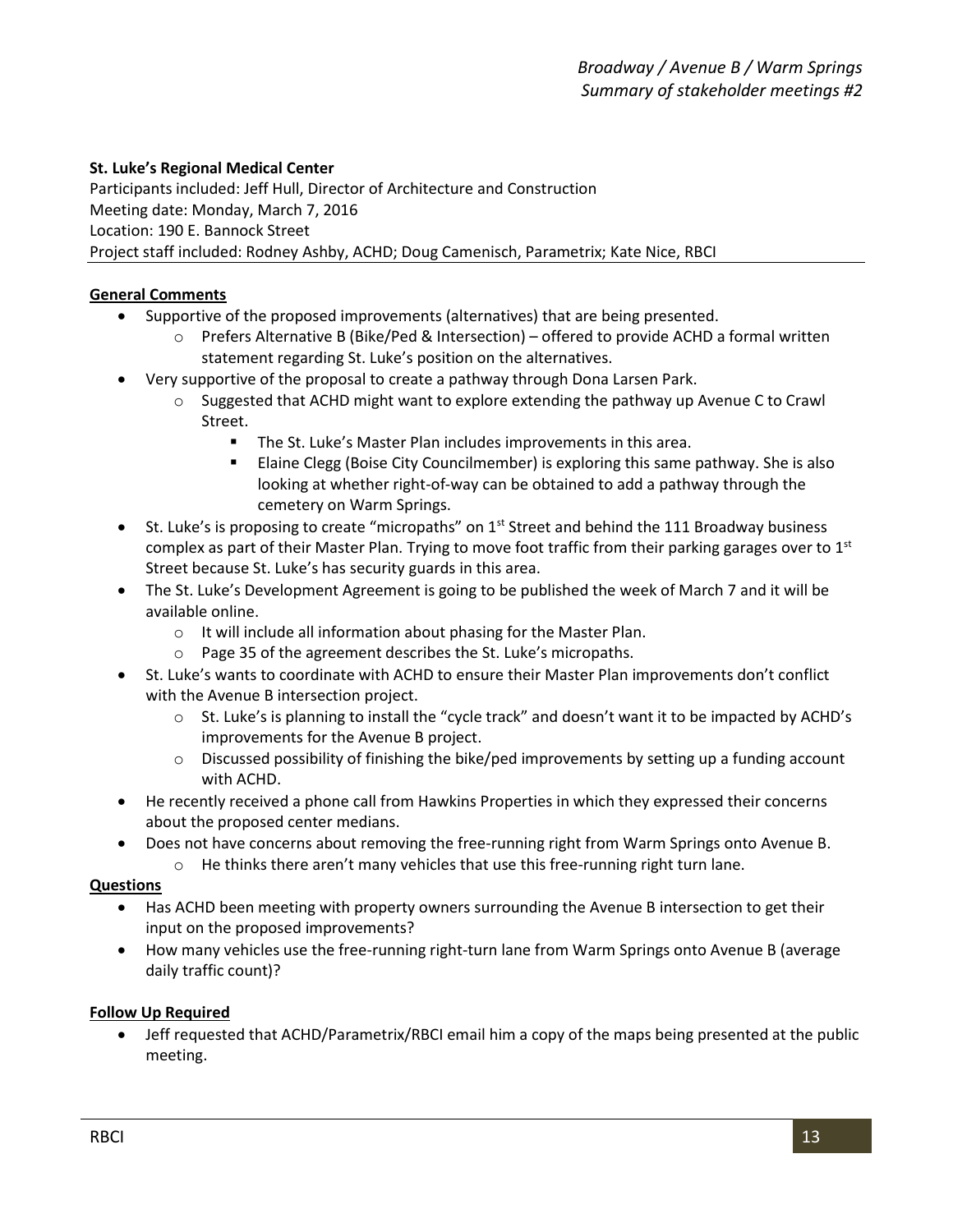ACHD and Parametrix will read St. Luke's Development Agreement (page 35) to learn more about the proposed micropaths. May add this information to the display boards (maps) for the Avenue B March 31 public open house.

#### **Parklane Management Company**

Participants included: Ken Howell, Manager of residential properties near Ave. B intersection Meeting date: Monday, March 7, 2016 Location: 310 Redwood Court Project staff included: Rodney Ashby, ACHD; Doug Camenisch, Parametrix; Kate Nice, RBCI

#### **General Comments**

- Very supportive of the proposal to create a pathway through Dona Larsen Park.
	- o Wanted to know if pedestrians using the path would have access to Dona Larsen Park. Boise State keeps very strict access to Dona Larsen Park when there are no events – he would like to see more open access.
- Concerned about the proposed center medians believes it would restrict access in and out of the Parklane Apartments (located on Broadway).
	- o Wanted to know if ACHD had received Boise State's input on the proposal to install center medians.
- Supportive of the bike/ped improvements, but is conflicted because he recognizes it would require removing left turning access in and out of his apartment complex.
- Concerned about losing on-street parking for his apartment tenants.
	- o Will look at possibility of getting on-street parking on Avenue C.
- Likes the idea of adding a parking lot in southeast corner of the Avenue B intersection (if ACHD buys the Storey Chiropractic property) – but he understands this would be a very expensive option.

#### **Questions**

- Has ACHD been in communication with Boise State about these improvements? Particularly creating a pathway through Dona Larsen Park and installing center medians? Is Boise State on board with these proposals?
- Would the pathway through Dona Larsen be bordered by a chain link fence to restrict people from entering the facility?
- How is ACHD paying for this project? Is ACHD paying for it through impact fees, or is the City of Boise paying?
- What source did the aerial photographs on the maps come from?

#### **Follow Up Required**

 Requested that the project team email him the postcard for the public meeting and the maps when they are complete.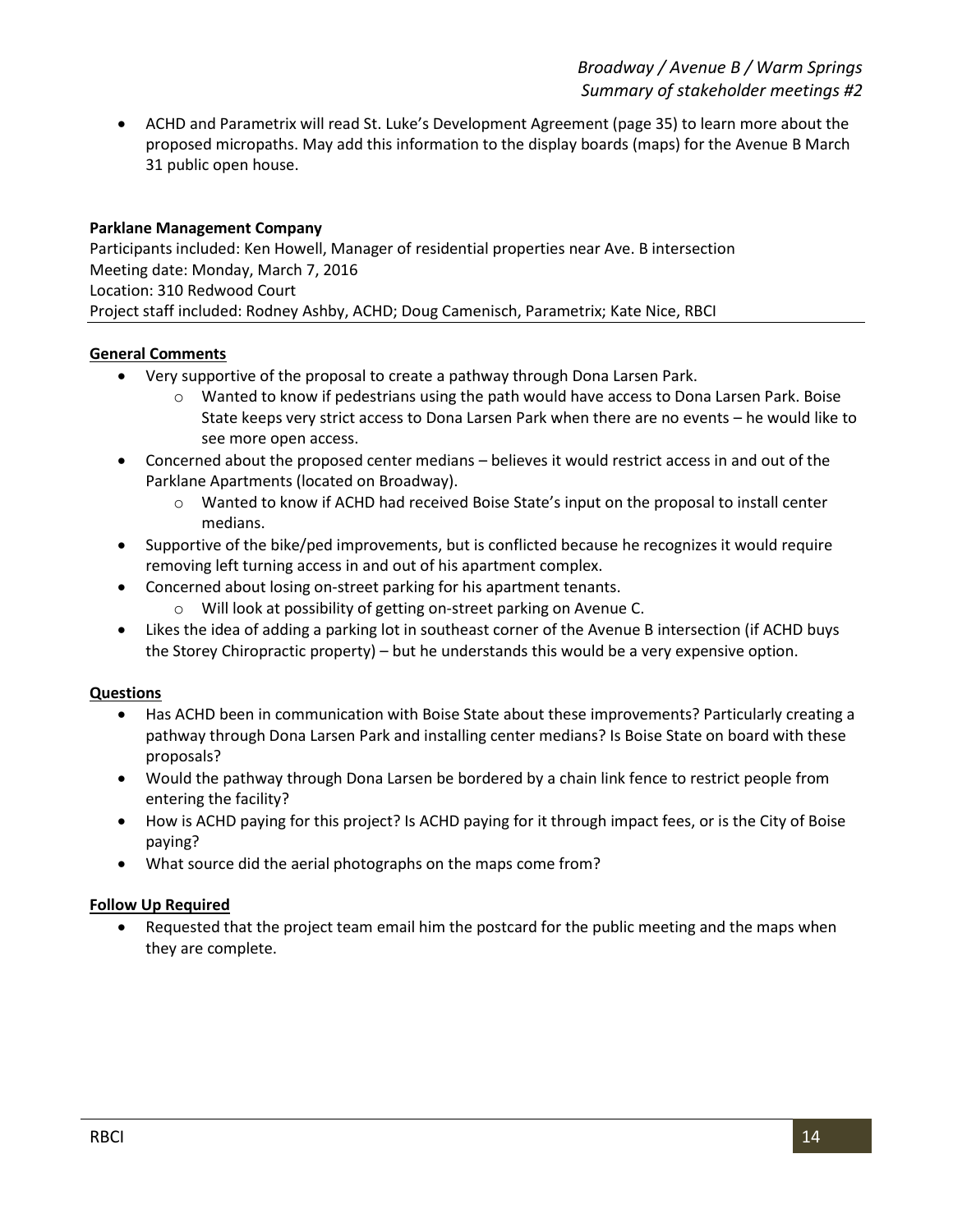#### **Jana's Hair Cuttin' Store**

Participants included: Jana Bateman, Owner Meeting date: Monday, March 7, 2016 Location: 210 S Broadway Avenue Project staff included: Rodney Ashby, ACHD; Doug Camenisch, Parametrix; Rosemary Curtin, RBCI

#### **General Comments**

- Not supportive of adding center medians she believes it would significantly impact access in and out of her business.
	- o The majority of her customers use the center turn lane on Broadway to access her salon. Believes it is important to keep the "left in, left out" turning movements.
	- o Her salon has been operating for 27 years, and she owns the property.
	- o Believes a median would discourage her customers from coming to her salon, particularly walk-ins and elderly drivers.
- Doesn't see many bicyclists traveling on this section of Broadway, but there are quite a few pedestrians.
- Supportive of adding a pathway through Dona Larsen Park and pedestrian crossings across Broadway and Avenue B.
	- o There is a need for these improvements because she sees many pedestrians coming from or going to Dona Larsen Park.
- Asks that ACHD "use common sense" when making decisions about improving this intersection.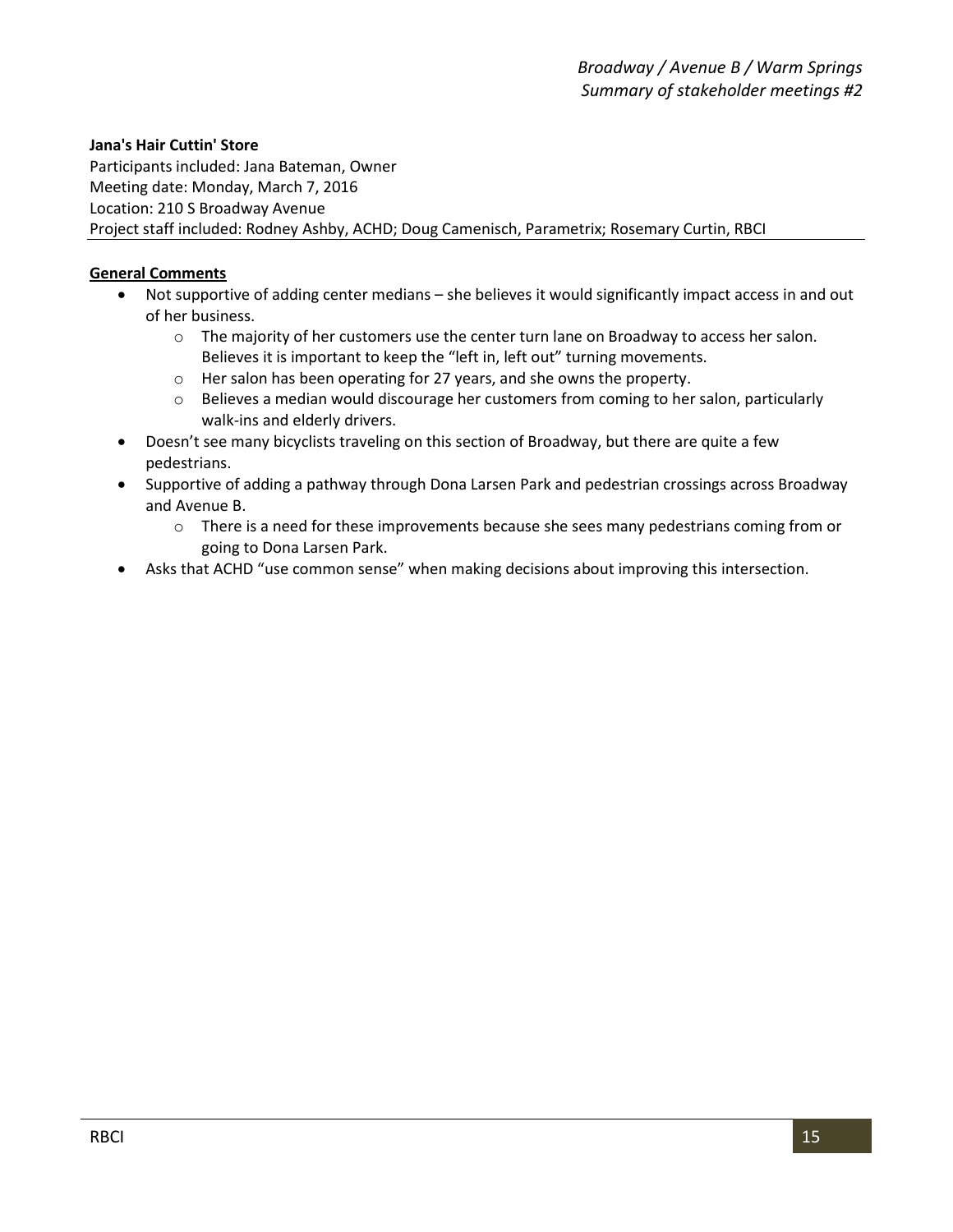#### **Deli George**

Participants included: George Blumenschein and George Jr. Blumenschein, Owners and one other employee Meeting date: Thursday, March 17, 2016

Location: 220 S. Broadway Avenue

Project staff included: Rodney Ashby, ACHD; Doug Camenisch, Parametrix; Kate Nice, RBCI

#### **General Comments**

- Not supportive of the alternatives and very concerned about how the potential improvements have been designed. The focus needs to be on accommodating increased traffic volumes through the intersection rather than bicyclists.
	- o There are three major event centers surrounding the Broadway /Avenue B / Warm Springs intersection that generate high volumes of vehicular traffic.
	- o The new widened Broadway Bridge will create a "superhighway" until Front Street when it narrows down to two lanes – this will make the existing bottleneck even worse.
	- o Not designing the intersection now to accommodate increased traffic is a mistake that ACHD will have to come back and fix in several years.
	- o Adding bicycle lanes doesn't make sense and isn't safe because traffic at the intersection is going to greatly increase with all the new development in the area.
	- $\circ$  They were very disappointed in the alternatives that were presented to them said that ACHD could have made much smarter decisions when designing ideas for improving the intersection.
	- o ACHD is appeasing a minority of the community (i.e., bicyclists, East End residents) instead of those who travel through the intersection by car.
- It is extremely important to have a right-turn lane from northbound Broadway onto eastbound Warm Springs. This is a necessity because there are horrible traffic backups at this leg of the intersection.
	- $\circ$  This traffic backup makes it very difficult for their customers and employees to make a rightturn out of the Deli George parking lot – sometimes it takes up to fifteen minutes to turn out onto Broadway.
	- o At the very least, this one improvement needs to be made to improve traffic flow through the intersection.
	- o Not opposed to adding right-of-way or width to Broadway to accommodate additional turn lanes onto Warm Springs.
- There are many vehicles that make left-turns from the center turn land on Broadway Avenue south of the intersection. Vehicles that stop on Broadway to make left-turns cause backups and prevent vehicles from making left turns at the Broadway/ Avenue B / Warm Springs intersection.
	- o During St. Luke's shift changes there are many vehicles that turn left from Broadway into the parking garage next to the Hawkins business complex.
	- o They see many vehicles turning left into the 111 Broadway business complex and Jackson's.
	- o They see many accidents and "near misses" caused by these types of left-hand turns.
	- o They see many more left-in turning movements than left-out turns.
- Very supportive of creating a pathway through Dona Larsen Park.
- Are concerned about adding a pedestrian crossing on Broadway near Dona Larsen Park.
	- o Adding a crosswalk could cause traffic congestion in front of their business.
	- $\circ$  If a crosswalk is added it should be a flashing yellow signal (like the one at Main and Idaho) instead of a solid red light.
- Are not unsupportive of adding bicycle lanes so long as improvements are also made to accommodate more traffic.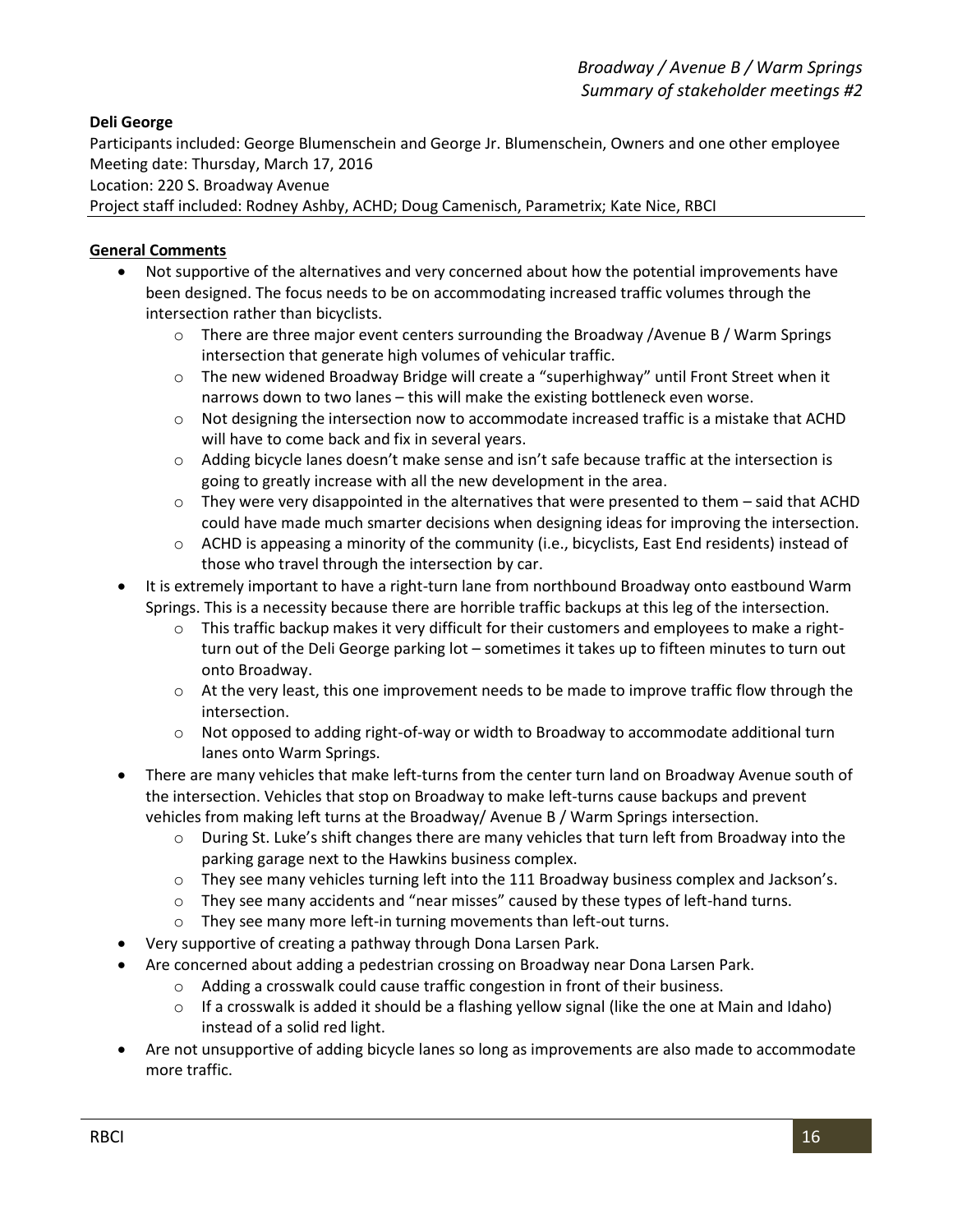- Not supportive of adding center medians on Broadway Avenue.
	- $\circ$  Would prefer the roadway be widened for adding turn lanes at the intersection rather than adding medians. At the very least, a right-turn needs to be added from Broadway onto Warm Springs.
	- $\circ$  Very concerned about emergency responders being able to navigate through heavy traffic if there are median barriers on Broadway Avenue.
	- o Not supportive of the No Build alternative because they recognize that something needs to be done – however, adding center medians is not the answer to the problem.

#### **Questions**

- How wide will the bicycle lanes be?
- How many bicyclists travel on Broadway Avenue between Fort and Front streets each day? What is the official bicycle count at the intersection?

#### **Boise State University**

Participants included: Sam Patterson, Traffic & Event Manager, and Drew Alexander, Capital Planner Meeting date: Thursday, March 17, 2016 Location: 1910 University Drive

Project staff included: Rodney Ashby, ACHD; Doug Camenisch, Parametrix; Kate Nice, RBCI

#### **General Comments**

- Very supportive of adding a pathway through Dona Larsen Park. However, there are several issues/questions that need to be confirmed before Boise State makes an official decision.
	- $\circ$  Concerned about what the pathway would look like and whether it would require an easement or right-of-way.
	- o Would like the pathway to be moved closer to the edge of their right-of-way.
	- $\circ$  Boise State staff will continue to have internal discussions over the next few weeks as they learn more details about the pathway.
- Have concerns about adding center medians. There are at least 30 events a year at Dona Larsen Park, in which many vehicles make left-in and left-out turns.
	- o Many shuttles turn in and out of Dona Larsen Park due to limited parking at the facility.
	- o Drivers coming from northbound Broadway would have great difficulty accessing Dona Larsen Park if there are center medians.
	- o Wanted to know if U-turns will be permitted if the medians are installed. They are concerned about this because their shuttles are too large to make U-turns.
	- $\circ$  Sam and his staff will test drive the alternate routes to determine how long it will take.
- Suggested adding cut-outs or breaks in the center medians to allow left-turn movements in and out of the park.
	- $\circ$  Consider the option of installing removable bollards in the break, and then removing during events at Dona Larsen.
- Seem to be okay with adding additional right-of-way to accommodate bicycle lanes so long as left-turn access is maintained for Dona Larsen Park.

- Asked several questions about the pathway through Dona Larsen Park:
	- o What would the pathway look like?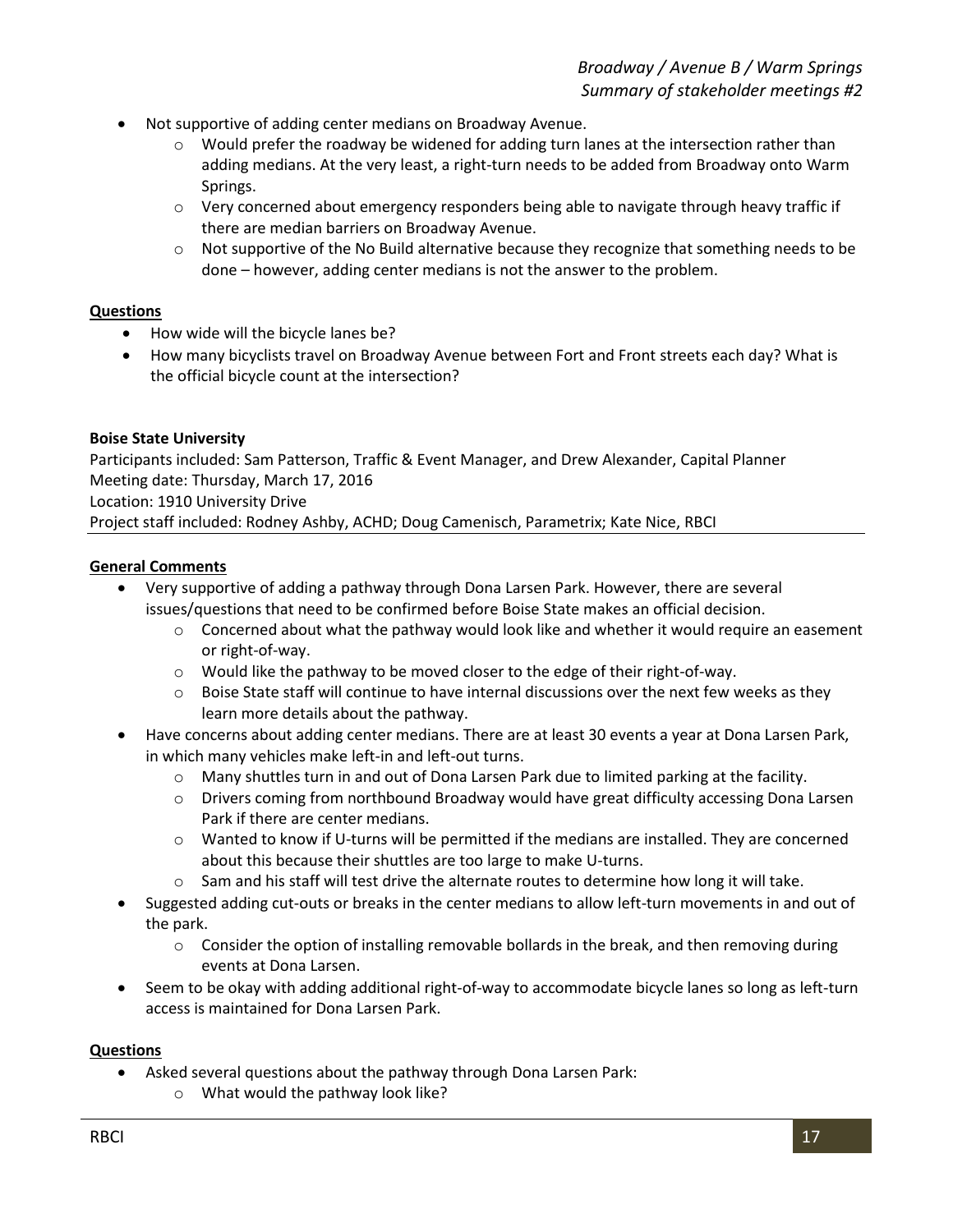- o How wide will the pathway be?
- o Would it require an easement or right-of-way from Boise State?
- o Can the pathway be moved closer to the edge of their right-of-way?
- o Who will maintain the pathway?
- o Can the pathway be changed in the future if Boise State makes reconfigurations to Dona Larsen Park?
- Can a break be put in the center median in front of Dona Larsen Park to provide turning access into the facility?
- If medians are installed, will U-turns be permitted at the Avenue B and Front Street intersections?
- Is there the possibility of including some minor improvements as part of the No Build alternative (i.e., micropaths, pedestrian crosswalks)?
- Can bicycle lanes be added to only one side of the roadway?
- Asked several questions about St. Luke's Master Development Plan:
	- o Where will Jefferson Street be closed if this plan is approved?
	- o Will Bannock Street be reopened near St. Luke's as part of the plan?

#### **Follow Up**

 Sam requested RBCI email him the invitation postcard for the public meeting so he can forward it to Boise State staff.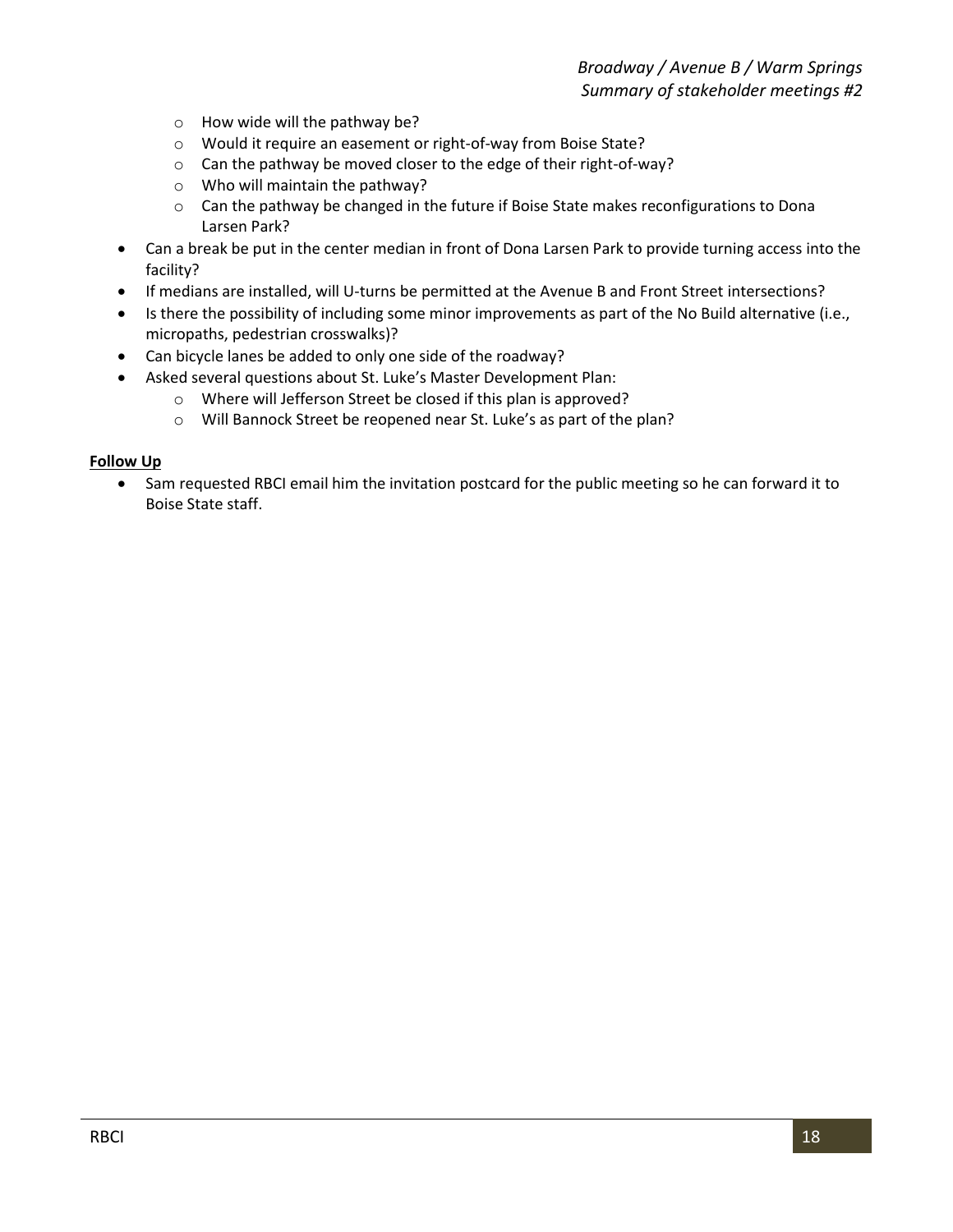**Chick-Fil-A**

Participants included: Broadway Location Manager and Franklin Road Location Manager

#### **Courtyard Marriot**

Participants included: Vicki Carley, Area Director of Sales and Natalie Harl, Area Sales Analyst

Meeting date: Monday, March 21, 2016

Location: 300 S. Broadway Avenue

Project staff included: Rodney Ashby, ACHD; Doug Camenisch, Parametrix; Rosemary Curtin, RBCI

#### **General Comments**

- Concerned about installing center medians because it would limit access into their parking lot.
	- $\circ$  Suggested adding cut-outs or breaks in the center medians to allow left-turn movements in and out of the park.
- Recognize the need for adding bicycle lanes and support this proposed improvement.
	- o Would prefer adding bicycle lanes and not installing median barriers.
	- $\circ$  Supportive of adding right-of-way to widen the roadway. There was a willingness to discuss the purchase of right-of-way so long as they maintain access (i.e., no medians).
	- o Would like to see an option developed that takes this into account.
- Had some doubt as to whether the proposed alternatives will really improve functionality of the intersection.
	- $\circ$  Most of the people who use the intersection do not live close to it their input should be given equal weight as to those who surround it (i.e., East End residents).

#### **Questions**

- If medians are installed, will U-turns be permitted at the Avenue B and Front Street intersections?
- Can bicycle traffic be diverted around the Avenue B intersection?

#### **Follow Up**

Asked ACHD to develop an option that includes widening the roadway and acquiring right-of way.